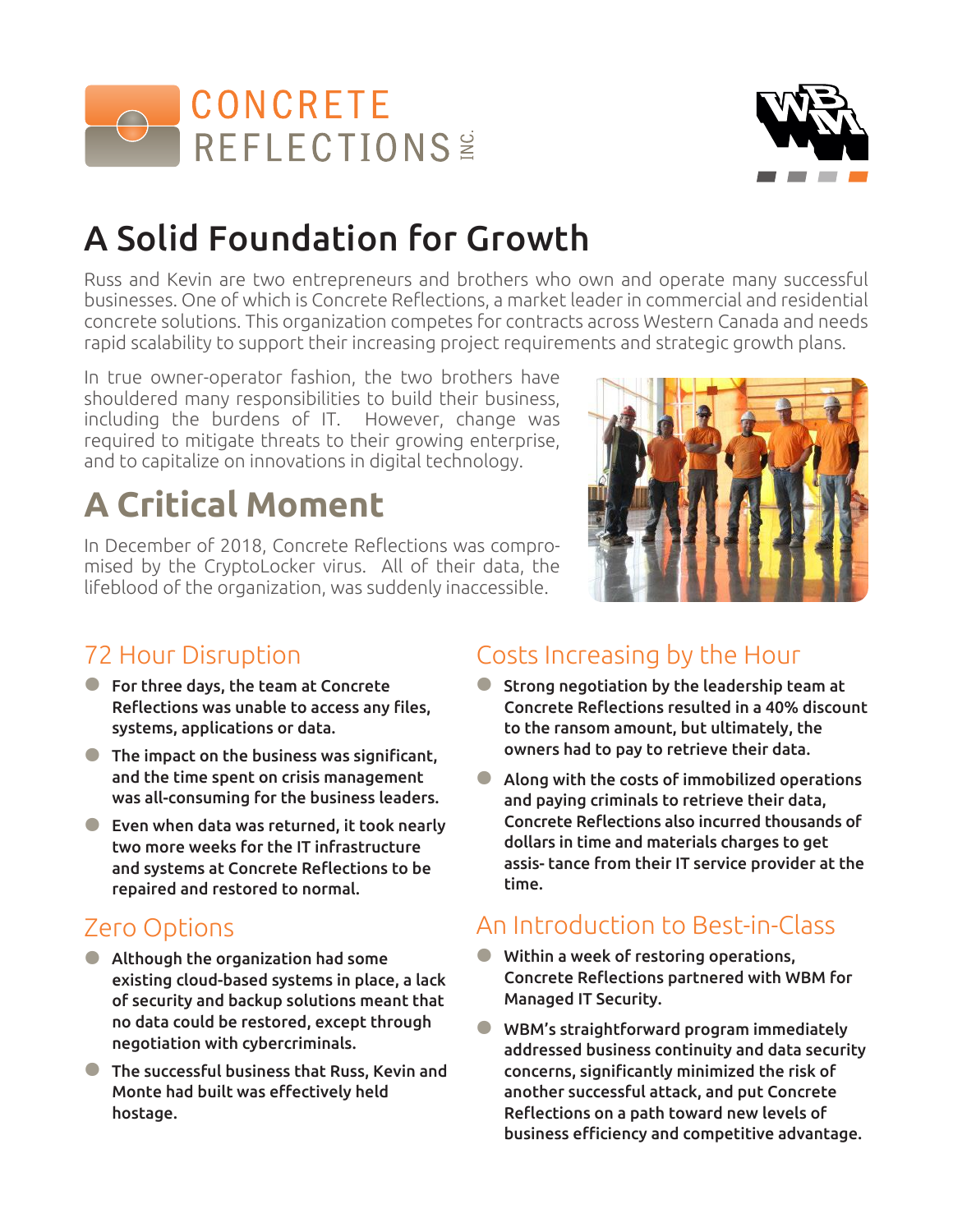# From Crisis to Opportunity

The experience of having lost and regained their data enlightened the team at Concrete Reflections. WBM had secured the environment, but Concrete Reflections now had a strategic ally in place that could do more than just secure; they could also help accelerate the business through technology.

*We've seen our clients struggle when attempting to take on concrete work themselves and we've now seen that the same goes for IT. Having a partner in WBM not only puts us in a more secure place today, but we now feel like we have a strategy for the future.*

**Russ Aneca** PARTNER Concrete Reflections

# **KEY OUTCOME #1**

### Secure Operations

Immediately upon engagement with WBM, Concrete Reflections had an extensive team of experts in place to help. They quickly transitioned to a reliable solution that secured their perimeter, users and data, and were governed to innovation through a true IT partnership. Finally, the business leaders had peace of mind and the ability to again focus on their customers and their business, not their IT.

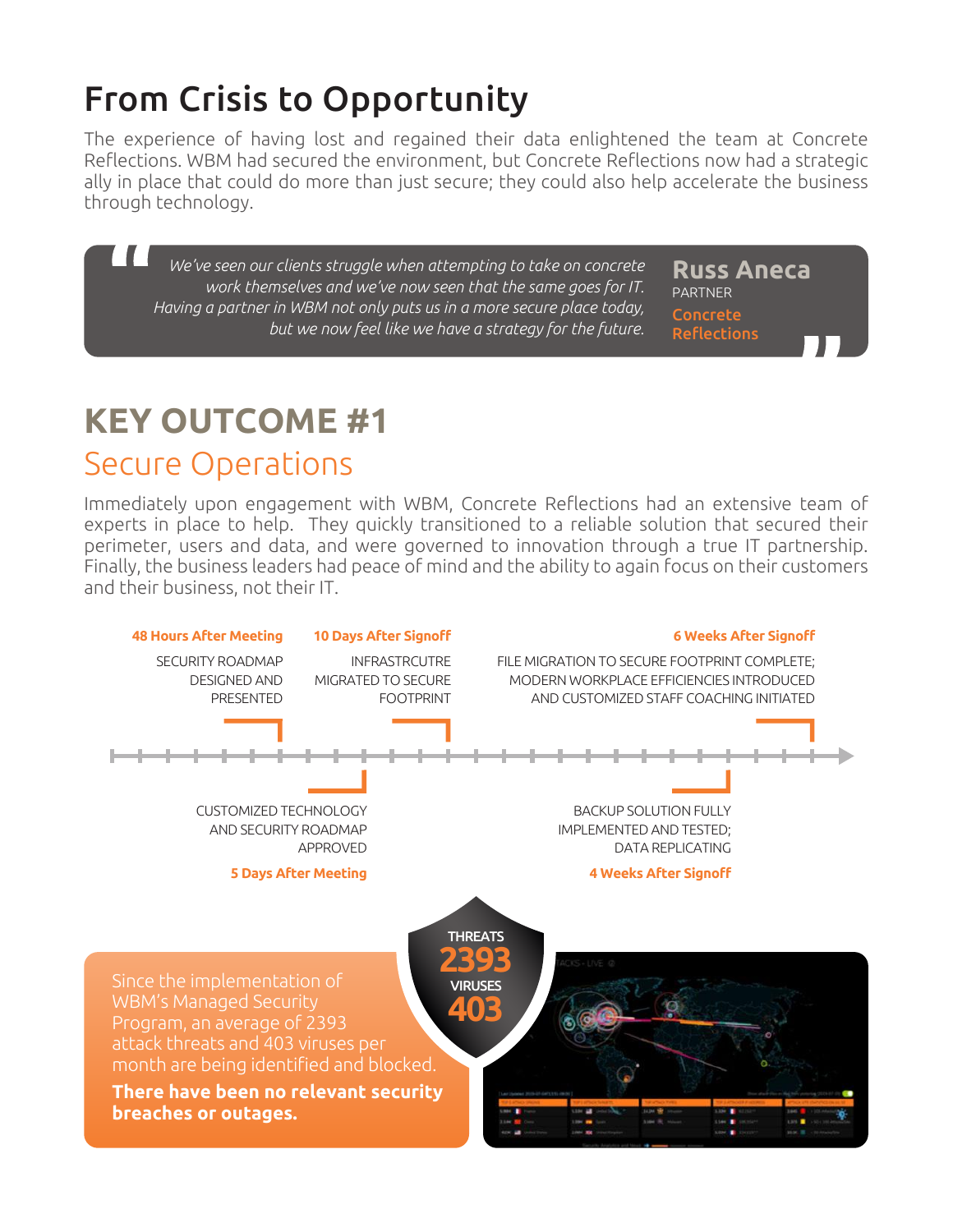## **KEY OUTCOME #2**



Concrete Reflections also benefited in migrating from the G Suite of tools to a managed Office365 architecture. Taking advantage of the toolsets available in this software not only provided a best-in-class platform to build upon, but it also significantly improved collaboration for their team.

Concrete Reflections has substantially increased employee efficiency with Microsoft Teams as their sole source for collaboration and sharing across the organization. This is saving time and improving the effectiveness of staff in serving customers.

The success of this initiative is evident in end user adoption: a 10x increase in Teams usage and a 79.3% increase in OneDrive usage in the last month alone.

**Accelerated Adoption of Collaboration Tools** 90 DAY PERCENTAGE INCREASE IN USAGE



*The new tools we have make work so much easier! We can share information better and faster with everyone on the team, no matter where they are, and we just get more done in a day. If we ever have any questions, the team can call WBM for unlimited support without worrying it will increase the cost of our services, and the help they receive is always friendly and knowledgeable.*

**Jason Selk** OPERATIONS MANAGER Concrete Reflections

## **KEY OUTCOME #3**

## Enable the Business with Enterprise Grade Support

Having the best tools in place only works if those tools are running. Today, all staff are benefiting from a secured, monitored and managed infrastructure; unlimited end user support; world-class customer service; and regular governance to meaningful innovation—all for a single monthly fee and delivered from a recognized leader in Western Canadian IT.